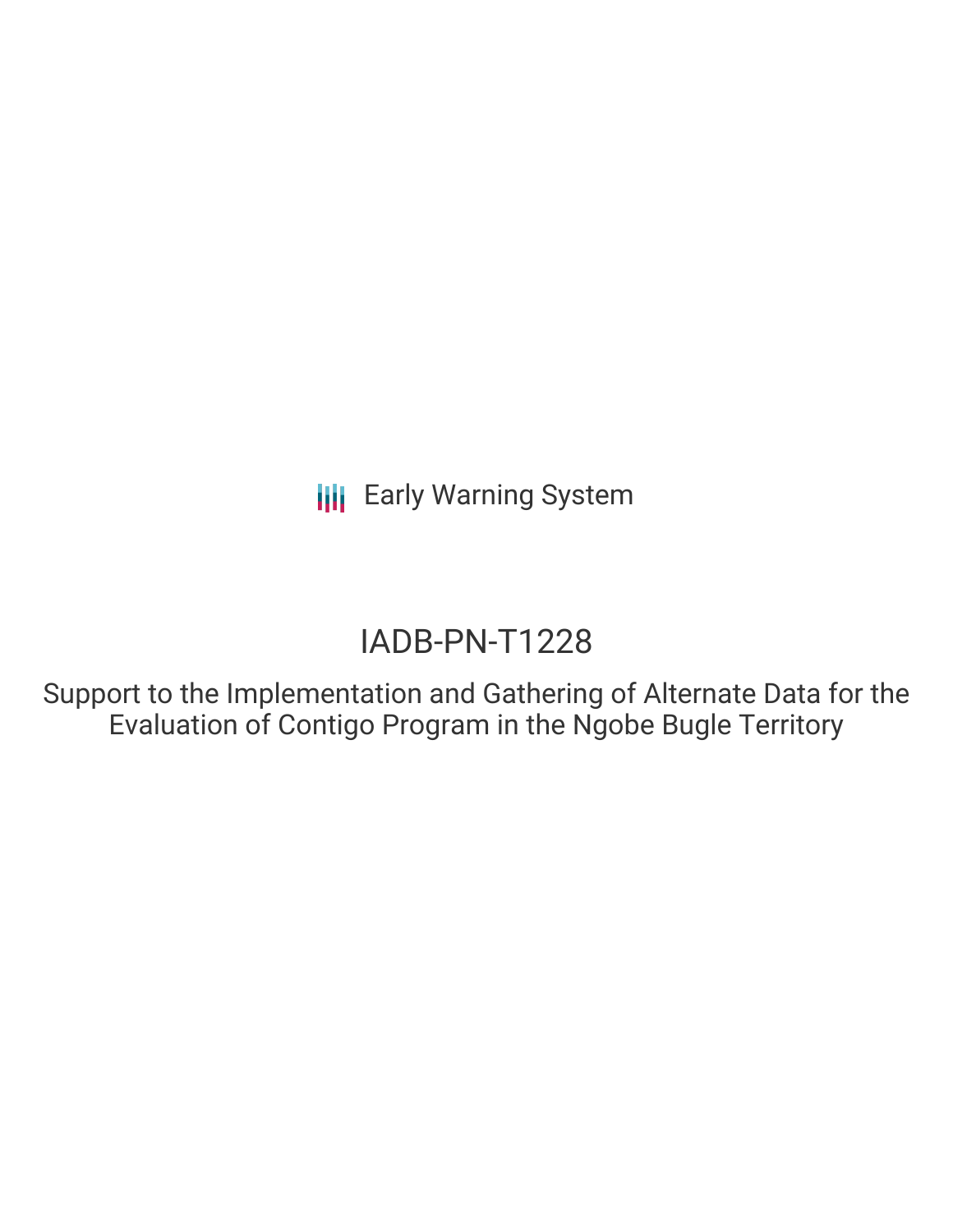

Support to the Implementation and Gathering of Alternate Data for the Evaluation of Contigo Program in the Ngobe Bugle Territory

#### **Quick Facts**

| <b>Countries</b>               | Panama                                      |
|--------------------------------|---------------------------------------------|
| <b>Specific Location</b>       | Ngöbe Bugle Territory                       |
| <b>Financial Institutions</b>  | Inter-American Development Bank (IADB)      |
| <b>Status</b>                  | Approved                                    |
| <b>Bank Risk Rating</b>        | B                                           |
| <b>Voting Date</b>             | 2019-12-13                                  |
| <b>Borrower</b>                | Government of Panama                        |
| <b>Sectors</b>                 | Education and Health, Technical Cooperation |
| <b>Investment Type(s)</b>      | Grant                                       |
| <b>Investment Amount (USD)</b> | $$0.25$ million                             |
| <b>Project Cost (USD)</b>      | $$0.25$ million                             |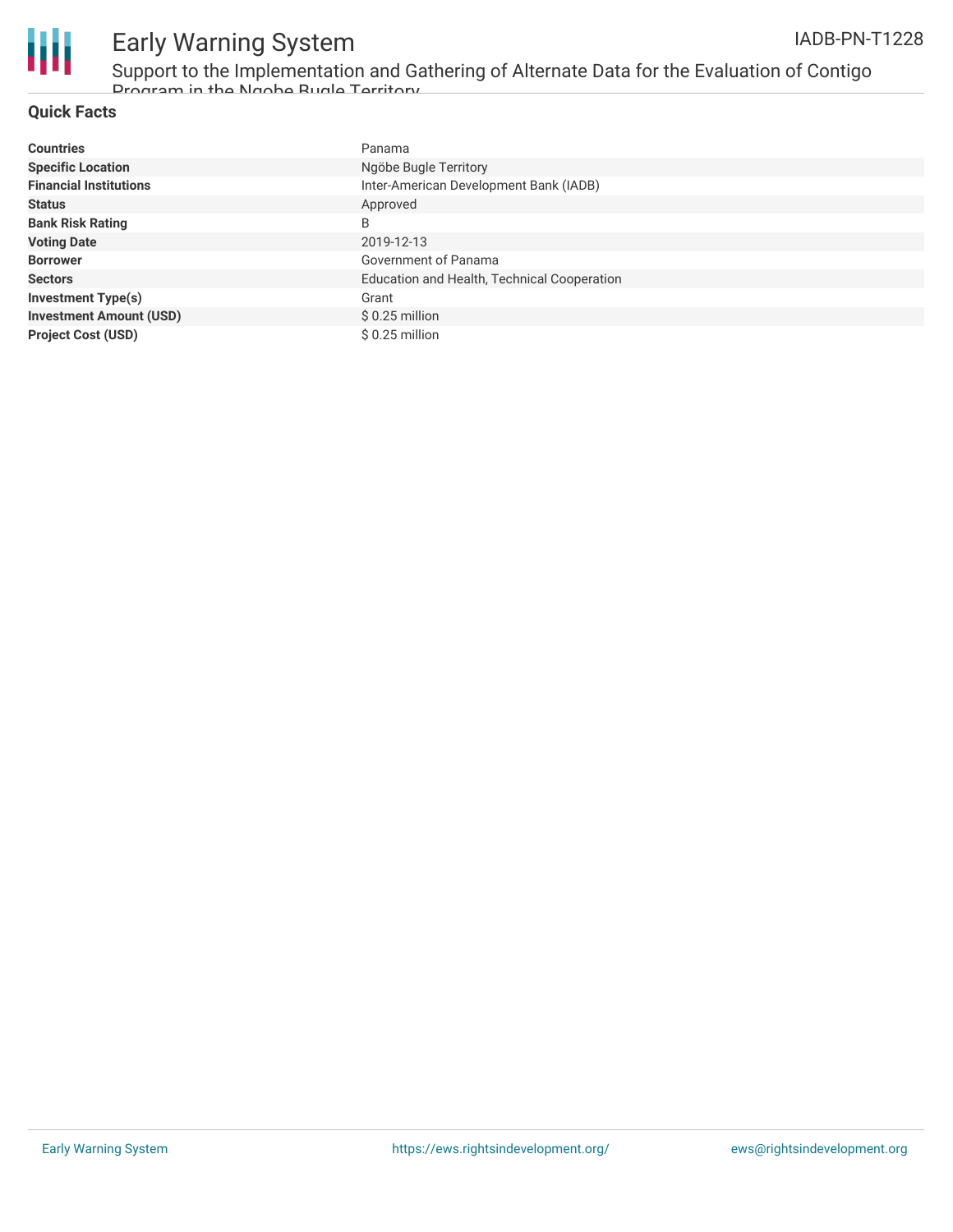

Support to the Implementation and Gathering of Alternate Data for the Evaluation of Contigo Program in the Ngobe Bugle Territory

#### **Project Description**

Provide technical assistance to the Direction of Health Services Provision and the Regional Health Direction for the Ngöbe Bugle Territory to facilitate implementation of the pilot and produce administrative data in a timely fashion as well as qualitative data, for the evaluation of the pilot.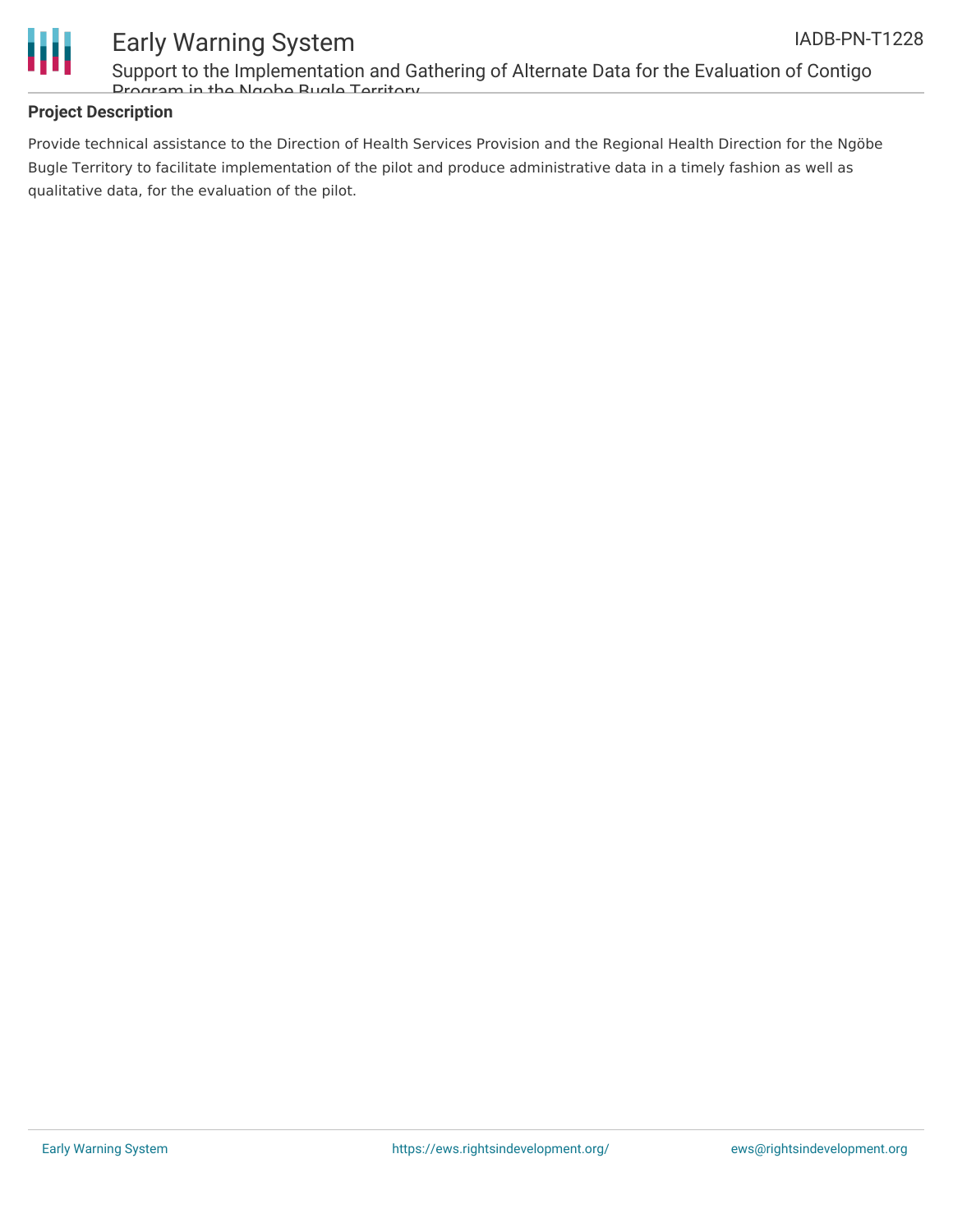



Support to the Implementation and Gathering of Alternate Data for the Evaluation of Contigo Program in the Ngobe Bugle Territory

#### **Investment Description**

• Inter-American Development Bank (IADB)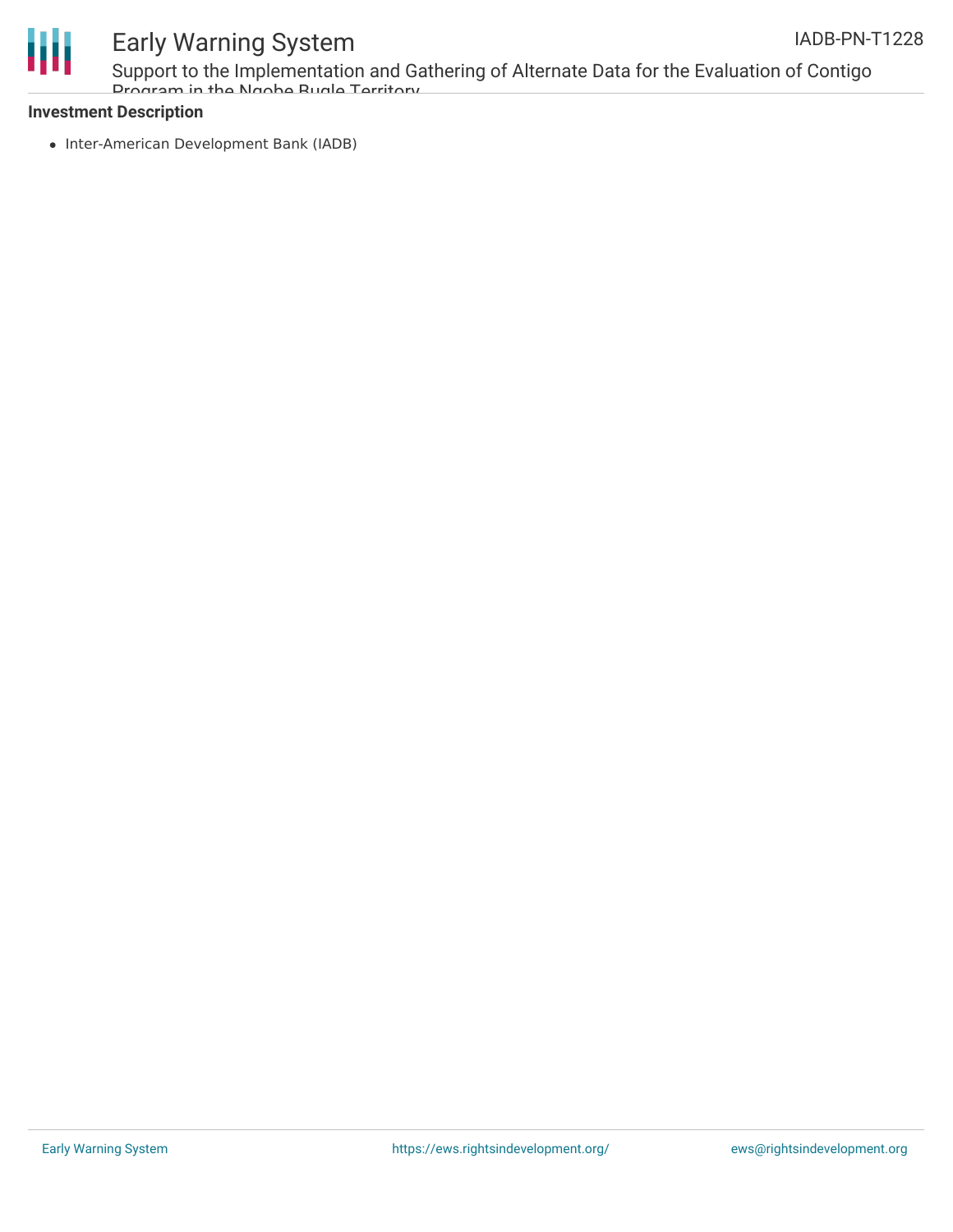

### Early Warning System IADB-PN-T1228

#### **Contact Information**

#### ACCOUNTABILITY MECHANISM OF IADB

The Independent Consultation and Investigation Mechanism (MICI) is the independent complaint mechanism and fact-finding body for people who have been or are likely to be adversely affected by an Inter-American Development Bank (IDB) or Inter-American Investment Corporation (IIC)-funded project. If you submit a complaint to MICI, they may assist you in addressing the problems you raised through a dispute-resolution process with those implementing the project and/or through an investigation to assess whether the IDB or IIC is following its own policies for preventing or mitigating harm to people or the environment. You can submit a complaint by sending an email to MICI@iadb.org. You can learn more about the MICI and how to file a complaint at http://www.iadb.org/en/mici/mici,1752.html (in English) or http://www.iadb.org/es/mici/mici,1752.html (Spanish).